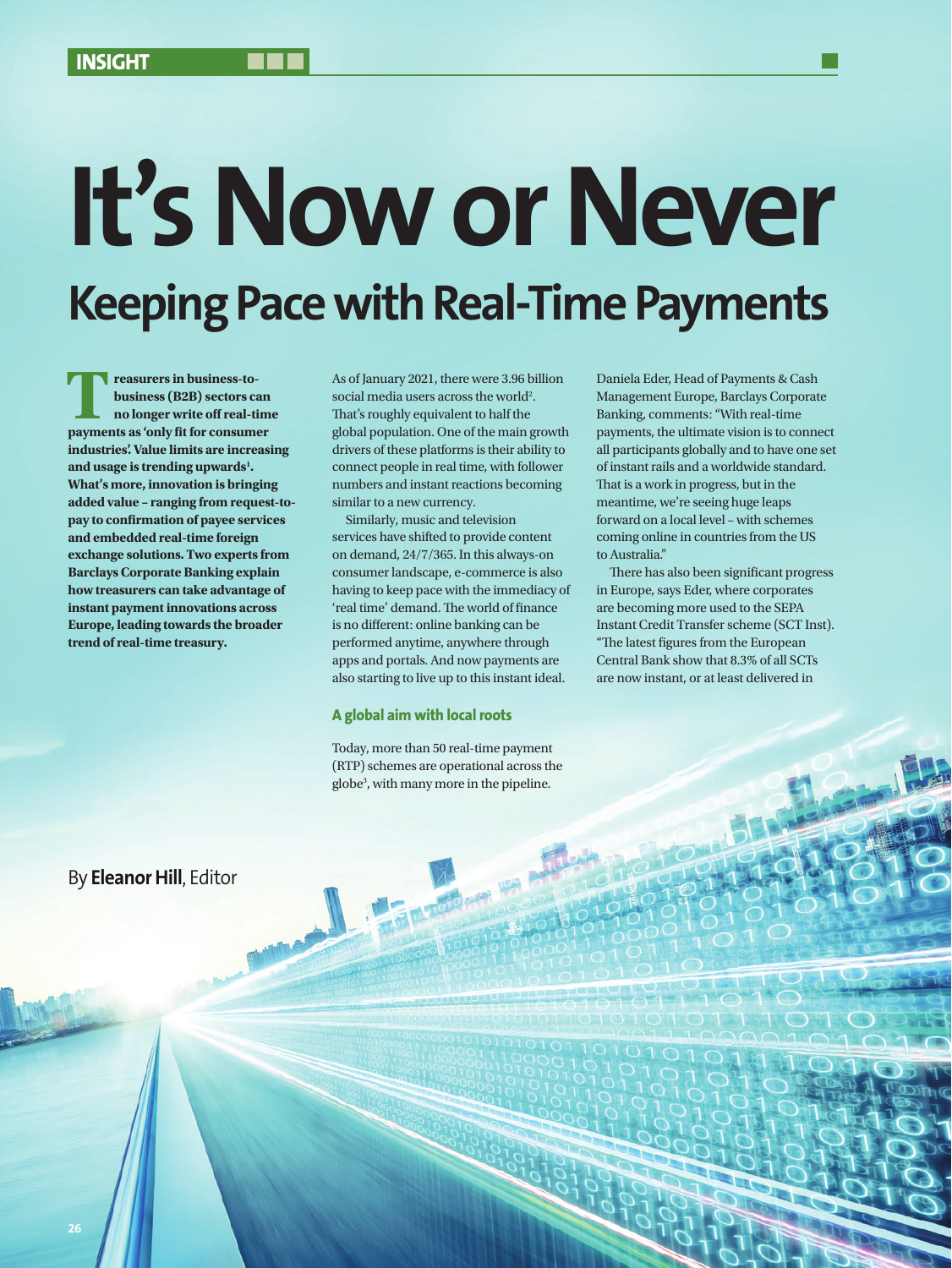under 10 seconds as per the scheme guidelines<sup>4</sup>. Considering that SCT Inst has only been live since November 20175 , and the value limit was increased from €15,000 to €100,000 just over 12 months ago [1 July 20206 ], this is promising progress," she believes.

Figures from the recently released TMI and Barclays' European Corporate Treasury Survey 2021 paint an even more positive picture, with 31% of treasurers currently using instant payments and 40% planning to do so in the coming 12 months (see fig. 1).

Denis Merendet, Head of Europe Cash Management Product, Barclays Corporate Banking, says: "This is around the level of adoption that we would anticipate at this stage. The RTP infrastructure is not at an optimum level yet, as not all banks are offering this service."

This remark points to one of the three main elements that Eder believes must come together in order to foster an environment of greater growth for RTPs:

- 1. Infrastructure development
- 2. User demand
- 3. Third-party services

# **NOT JUST A EUROPEAN CHALLENGE**

The global RTP infrastructure is not quite there yet. Eder comments that SWIFT gpi has made huge strides in this space and 92% of end-to-end cross-border payments are completed within 24 hours while 40% of them are credited within only 30 minutes<sup>8</sup>. "Clearly this is a significant improvement on the days or weeks that we have seen international payments take in the past. But there is further to go until cross-border transfers are truly instant," she says.

Challenges here include the fact that many countries are yet to roll out a realtime payments scheme, with the required investment proving challenging in numerous geographies. In addition, more financial institutions and corporates must still be onboarded to SWIFT gpi. On the positive side, the growing adoption of the ISO 20022 standard is expected to help the cause of creating a global, truly instant payments network.

### **Bringing infrastructure up to speed**

Eder continues: "As Denis mentioned, SCT Inst is technically available in the market, but some banks and payment service providers [PSPs] are not yet offering it to clients. This is causing some large corporates to – incorrectly – view SCT Inst as a nascent proposition, and they would prefer to use it only when the landscape is comprehensive."

This attitude will hopefully shift, however, as the political clout behind SCT Inst continues to grow. The ECB's Governing Council has moved to mandate the full deployment of instant payments across the Eurozone, requiring all banks to have instant payment capabilities by November 20217 . All PSPs adhering to SCT Inst that are reachable in TARGET2 will also need to become reachable in TARGET Instant Payments Settlement [TIPS], either as a participant or as a reachable party.

Similarly, all automated clearing houses [ACHs] offering instant payment services must also migrate their technical accounts from TARGET2 to TIPS, explains Eder. TARGET2 will then be switched off.

"This is a clear signal that real-time payments are the new normal, and that the financial services industry, and the infrastructure surrounding it, needs to adapt ASAP," adds Merendet.

In addition to upgrading the plumbing and bringing as many PSPs as possible online, there is more development needed around the data infrastructure that supports RTPs, Eder notes. "ISO 20022 underlies many RTP schemes and brings with it the benefit of rich remittance data. This data, if handled correctly, will further improve the efficiency, speed and compliance of payments." In turn, this should offer a better experience for corporate treasurers, and the ability for innovative new services to be delivered to clients (more on this later).

### **FIG 1 WHICH OF THE FOLLOWING DIGITAL TREASURY TOOLS DO YOU CURRENTLY USE OR PLAN TO START USING IN THE NEXT 12 MONTHS?**

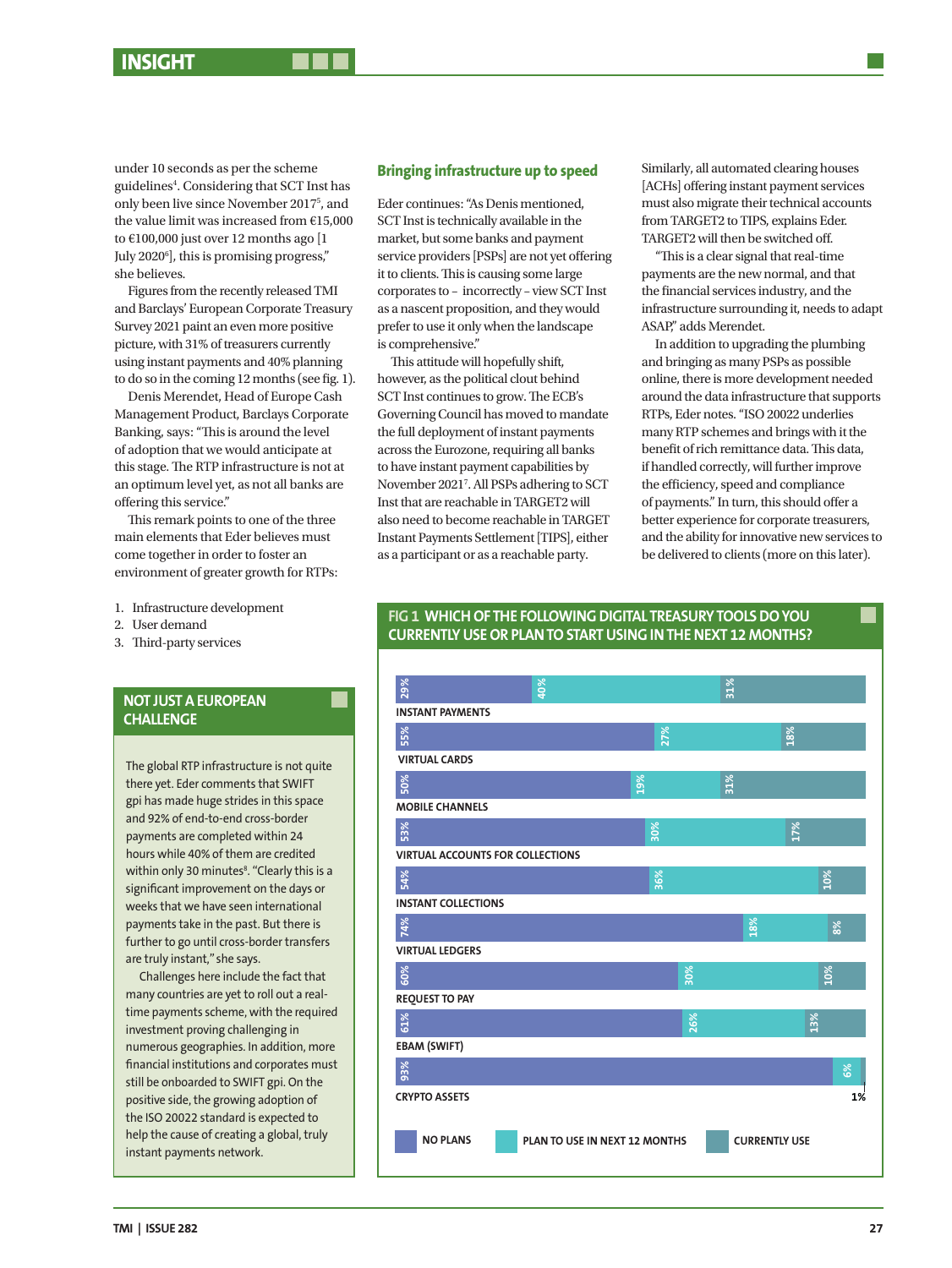But the pipes that carry this data still require some upgrades, believes Eder. "In order to make the most of the real-time data that comes with instant payments, the technology needs to keep pace. Ultimately, from the treasurer's perspective, this means banks investing in secure application programming interfaces [APIs] to deliver that data straight into their TMS or ERP, in real time. And at Barclays, we've already seen corporates leveraging our API capabilities to benefit their real-time set-up."

### **Reasons to use RTPs**

The findings of the European Corporate Treasury Survey 2021 show that some corporates are yet to realise the value case for real-time payments – with 29% having no plans to use them (see fig. 1). Eder elaborates: "Some corporates still believe that RTPs are not suitable for B2B flows, even though value limits have increased – and will likely continue to do so if the UK's Faster Payments scheme is anything to go by."

Other corporates, meanwhile, are struggling to understand where RTPs sit within an already complex payments landscape. "In reality however, instant payments can help to streamline complexity. They are a great way to minimise the use of expensive and environmentally damaging paper-based instruments, such as cheques and cash.

There are also instances where an instant payment makes more financial sense than using a card, although there are other aspects to consider with cards, of course," Merendet notes.

In addition to cost and process efficiencies, instant payments can also be used as a customer engagement and satisfaction tool. The insurance sector is a prime example, says Eder. "We've just experienced terrible floods in Belgium, Germany, and other areas of Europe. People have lost their homes and even loved ones. The last thing they want to be worrying about is money. An insurance company could, for example, pay flood claims out instantly using RTPs, thereby enabling people in those disaster areas to pay for shelter and whatever they need to start rebuilding their lives as best they can."

"In the retail sector, issuing refunds instantly can also significantly improve a company's customer satisfaction proposition", says Eder. And gig economy workers could be attracted by the possibility of instant payment from their employers too. "In fact, instant payments can become a competitive element of many modern businesses." Treasurers could also potentially explore the concept of just-in-time payments, enabling them to hold on to and invest their liquidity for longer, while still meeting their payment obligations on time.

### **Flipping the script**

For any treasurers still not seeing the full benefits of instant payments, realtime collections might be more enticing. "The flipside of RTPs is that funds can also be delivered into treasury's coffers at speed. Not only does this have obvious cash flow benefits, but the data that comes with real-time collections can enable faster and more accurate treasury decision-making," Eder comments.

Receipts via RTP are also irrevocable, meaning that treasury can have more certainty over cash balances. But of course, this works both ways – and irrevocability is often cited as one of the reasons why instant payments do not suit every organisation. "There are numerous considerations around instant payments and collections," cautions Eder. "It's important to step back and look at the bigger picture."

## **Added-value services**

To make the RTP business case even more compelling, banks and PSPs are building innovative services on top of transactional functionalities. Some of these solutions are being driven by regulators, such as the 'confirmation of payee' capability that is now mandatory in the UK and enables payers to check that the name of the payee matches the legal name on the destination bank account.

# **RTP CONSIDERATIONS FOR TREASURERS**

First and foremost, treasury teams should assess whether there is a true business need for real-time transactions and data. "Most treasuries will want on-demand information, especially postpandemic, but not all of them will – and that's OK," Eder comments. "For those that do want to leverage real-time, the next step is to identify where there is a business case to use it. Not every payment needs to be made as an RTP. Not every customer needs to be offered the opportunity to pay via instant means, either. There must be a business imperative – whether it be cost- or efficiency-related, or serving other commercial or sustainable purposes."

Next, treasurers' attention may need to turn to the impact of moving to a real-time environment, especially on the collections side. "How will the team deal with a receivable that arrives on a Saturday or at 11pm on a Tuesday, for example?" Eder questions. "Entire treasury workflows need to be reconsidered and automation built in where possible, including sweeps into short-term investments when cash exceeds pre-agreed limits. Systems and bank connectivity solutions will also likely require an upgrade, or reconfiguring with APIs, to enable real-time data to be reported and analysed instantly."

Another area deserving consideration is foreign exchange (FX). With receipts coming in at any time of day from across the globe, hedging positions may be impacted and currency limits within the treasury policy could potentially be breached. "Corporates wanting to make the most of the real-time environment will likely require a more time- and cost-effective approach to FX hedging, with automated solutions being desirable."

Using automated solutions can also help to shore up the control environment. "In the real-time world, where money moves in a matter of seconds, treasury controls are arguably more important than ever," adds Merendet. "Security is also critical, especially in an era of increased cybercrime – although APIs offer significant benefits here."

In short, shifting towards a real-time environment requires adaptation to a new ecosystem. Eder notes: "When you transition to 'instant', everything is impacted – from reporting to reconciliation, liquidity and FX hedging. There can be significant benefits, but preparation is absolutely key."